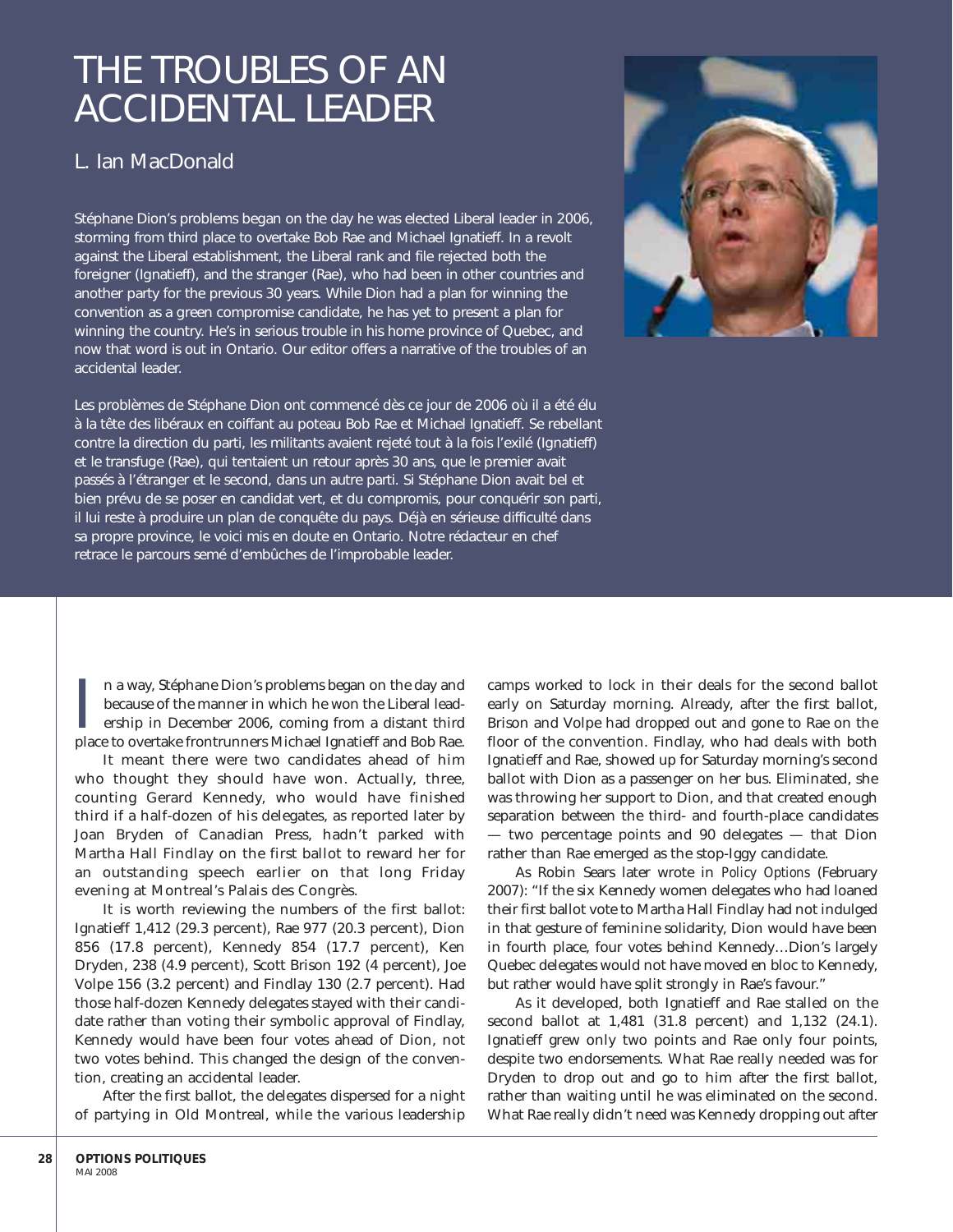two ballots with 884 votes (19.8 percent) and taking most of them over to Dion, who had 974 (20.8 percent), creating a decisive momentum surge that allowed Dion to overtake both frontrunners on the third ballot, where Dion vaulted to first place with 37 percent, against 34.5 percent for Ignatieff, with Rae eliminated at 28.5 percent. On the fourth and final ballot, Dion would win with 54.7 percent to Ignatieff's 45.3 percent.

The Liberals rejected the foreigner, Ignatieff, who had been out the country for 30 years, and the stranger, Rae, who discussions, but also for his tendency to lecture them around the cabinet table on their responsibilities in their own portfolios. He was a one-issue candidate on the environment, which produced the "Dionistas," with their billowing sea of green scarves at the convention, but only set him up for a devastating Conservative attack ad within weeks of his return to the Commons.

The Tories staged a pre-emptive advertising attack on Dion's environmental credentials, quoting Ignatieff from a Liberal leadership debate, lec-

The Liberals rejected the foreigner, Ignatieff, who had been out the country for 30 years, and the stranger, Rae, who had been in another party for 30 years. Stéphane Dion became the default candidate of Liberals determined to stop one or the other, and, as it turned out, both. It was a revolt of the grassroots against the Liberal establishment.

had been in another party for 30 years. Stéphane Dion became the default candidate of Liberals determined to stop one or the other, and, as it turned out, both. It was a revolt of the grassroots against the Liberal establishment.

Throughout the six months of the leadership race, Dion was never seen as a first-tier candidate, and many observers wondered why he was even in the race. He was regarded as a backof-the-pack candidate, like Dryden and Brison, in it to make a point and a speech at the convention. And in fact, he made what was generally regarded as the worst speech of the night at the convention. Evidently, no one cared or no one was listening.

Dion was a Quebecer without much support in his own province, especially in the Liberal caucus, where his handful of supporters included MPs from anglophone- and allophonedominated ridings in the western half of Montreal. He was a former minister without a single endorsement among his former colleagues in the Chrétien and Martin cabinets, who remembered him not only for his professorial propensity for summarizing cabinet turing Dion: "Stéphane, we didn't get it done." The Conservatives closed the ad with the tag line: "Stéphane Dion, not a leader."

Says pollster Nik Nanos of Nanos Research: "The Conservative strategy of proactively defining Stéphane Dion from day one is one of the most effective communications strategies I've ever seen. Usually, there's a honeymoon period for a new leader. But the decision of the Conservatives to roll out the ad strategy stole the honeymoon, wrote the narrative and defined his image."

In the House, the new environment minister, John Baird, known as both a thoughtful and a highly effective partisan, taunted the Liberals and Dion for their collective and personal failure to meet the Kyoto emissions reductions targets they were advocating. Baird even made a Power-Point presentation to the House environment committee with a trend line pointing out that during the Liberals' 13 years in office, Canada's greenhouse gas emissions rose by 27 percent above 1990 levels — a 33 percent miss in terms of Kyoto targets of reducing them by 6 percent below 1990 levels.

Dion obviously had a plan for breaking out of the back of the pack of the leadership race, but none for moving the party forward in the unlikely event that he won. In Montreal, the Liberal convention managers, led by national director Steve MacKinnon, did an outstanding job of staging an exciting three-day delegated convention — with tremendous excitement and suspense on the two days of speeches and balloting. But beyond that, there was no plan for organizing a policy convention for the party's intellectual renewal. There was

no venue for planning and shaping policy frameworks. And, significantly, Dion overlooked the need for humility — something Liberals don't do very well — when in his acceptance speech he said the party had to get back in power as

soon as possible to save the country from the Conservatives. With the Liberals barely turfed out after four consecutive terms in office, Dion was suggesting a dynastic renewal based on nothing more than the resilience of the Liberal brand, which had nothing to do with the renewal of ideas or the party's grassroots, from one generation to the next.

F urthermore, as all the defeated candidates sitting around a luncheon table with Dion on the morrow of the convention knew well, the party was broke and facing huge financial challenges arising from the leadership campaign. The candidates were limited to spending \$3.4 million by party rules, a far cry from the \$12 million raised and spent by Paul Martin to secure the Liberal leadership in 2003. But that was in another era, before Jean Chrétien's legacy campaign finance reform included leadership campaigns under an umbrella that prohibited corporate and union donations, and set a \$5,000-a-year limit on personal donations. It was also before the Harper government's 2006 *Acountability Act*, which initially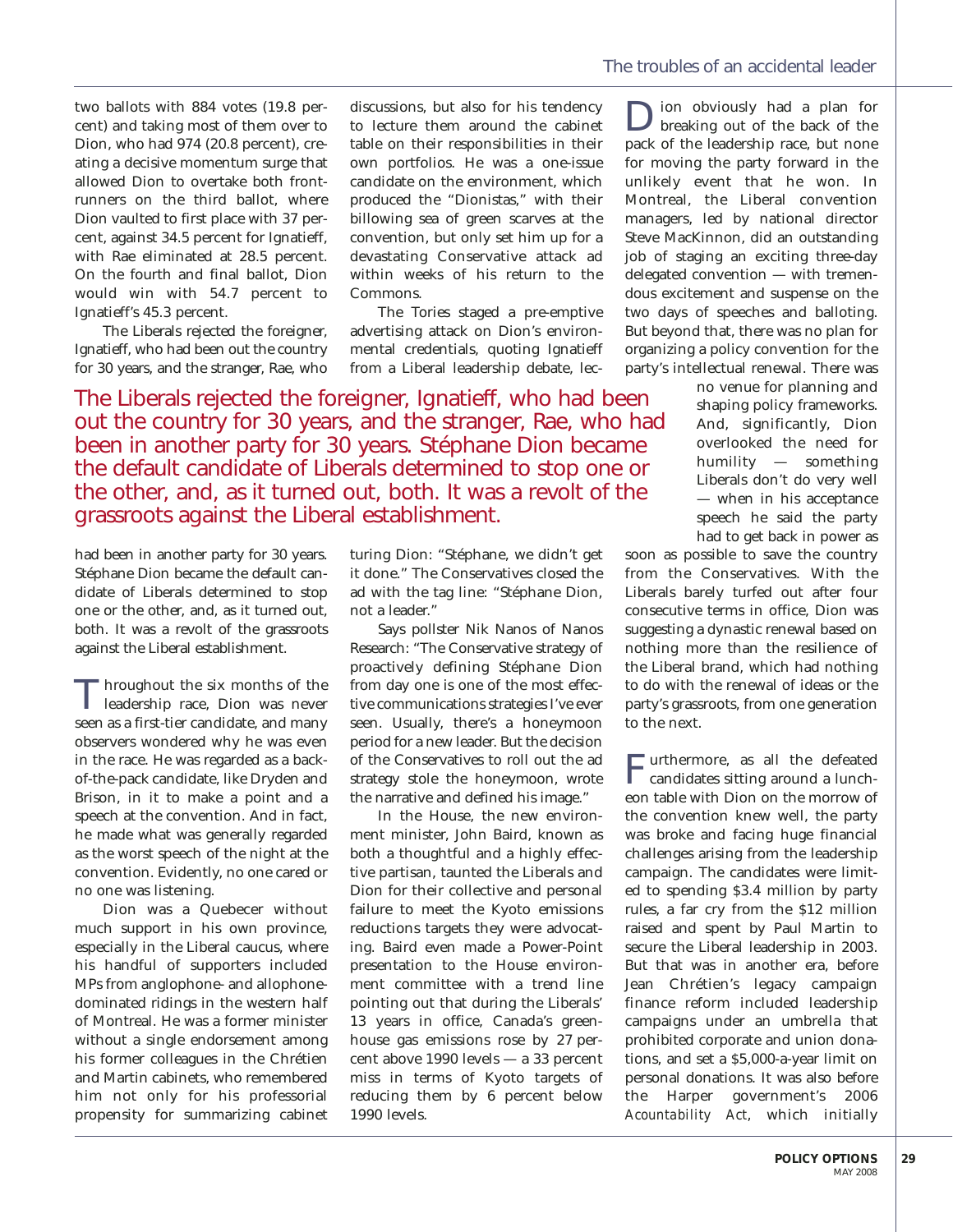#### L. Ian MacDonald

further reduced individual donations to \$1,000 per person. The effect of these strictures was such that more than a year later, both Ignatieff and Rae were still holding fundraisers to liquidate debt from their relatively modest \$2-million leadership campaigns, and Dion himself was still facing a leadership debt of \$850,000, with no prospect of paying it off in the event he were to lose a general election. In 2008, not only were the leadership campaigns still paying off debts from 2006, they were competing against the party in its attempts to raise money for the next election. And the Liberals were not doing very well on that front. In 2007, the Conservatives raised four times as much money as the Liberals, from a much broader donor base.

In sum, the Liberals were broke; the candidates were in debt; the party was essentially bereft of new ideas or a process for renewal; a party of government was stranded in opposition, in an unseemly hurry to cross the floor to power again. And their new leader, whom the Tories mercilessly taunted as "not a leader," allowed the Conservatives to define him in his first weeks on the job.

T hen, when he turned up in the House as Liberal leader in 2007, Canadians discovered that Dion's English was heavily accented and his syntax painfully awkward. Eventually, the country also discovered that he was a leader without standing in his home province of Quebec. So that voters in Ontario, who like to elect national parties with good prospects in Quebec, saw a leader without a base, like a prophet without honour in his own land. Or, as Dion himself put it in a memorable line at the National Press Gallery dinner in October 2007, his problem was that English-speaking Canadians "can't understand me," while French Canadians "just can't stand me." It brought the house down with howls of appreciative laughter,

And there runs the fault line of Dion's leadership, down the Ottawa River between Quebec and Ontario. And there, precisely, is where the next election will play out.

The huge problem looming for the Liberals is what's known in the political class as the "echo effect" or the "mirror effect," between Quebec and Ontario, which together send about 60 percent of all members to the House of Commons. Quebecers like to elect winners. Ontarians like to elect national governments. The voters of Quebec and Ontario look and listen to each

Canadians discovered that Dion's English was heavily accented and his syntax painfully awkward. Eventually, the country also discovered that he was a leader without standing in his home province of Quebec. So that voters in Ontario, who like to elect national parties with good prospects in Quebec, saw a leader without a base, like a prophet without honour in his own land.

> other across the Ottawa River, creating a mirror or echo effect. Pollsters can't quantify this, but politicians and their managers not only believe in it, but take it as an article of electoral faith.

> And the echo effect kicked in, big time, on the night of September 17, 2007, when Dion's Liberals took a pounding in three Quebec by-elections. In Montreal, a hand-picked Dion candidate lost the Liberal fortress of Outremont to the NDP's Tom Mulcair by nearly 20 points, marking the first time Jack Layton's party had ever won a seat on the island of Montreal. Even worse, the Liberals finished a bad third to the Conservatives or the Bloc Québécois in two by-elections outside Montreal, in the so-called ROQ — Rest of Quebec. The party of Laurier, St-Lau

rent, Trudeau and Chrétien, now led by another Québécois named Dion, was a bad third among francophone voters. And the Conservatives had replaced the Liberals as the competitive federalist party against the Bloc outside Montreal. To borrow or steal a Liberal campaign slogan from the 1990s, one that now turned to the advantage of *les bleus,* the Conservatives were now the "Block the Bloc" party for federalists outside Montreal.

The importance of this cannot be overstated, in terms of both the echo effect and of the prospects for Harper to grow from minority to majority status from one Parliament to the next.

> For Harper, the road to a majority clearly lies through Quebec, with its 50 seats outside Montreal.

Pollsters say there comes a point where the numbers are talking. In this regard, the point where the numbers talked was in the CROP poll for *La Presse,* published in its Saturday edition of March 29, 2008. In Quebec, there are two kinds of polls, CROP and the others, notably Leger Marketing. But CROP is regarded as the authoritative political brand. The top line was troubling enough for the

Liberals, showing the Bloc and the Conservatives virtually tied at 30 and 29 percent respectively, with the Liberals at 20 percent and the NDP at 15 percent.

But when you drilled down in the regional and demographic numbers, they were disastrous for Dion. Among francophones, 85 percent of all Quebec voters, the Bloc was at 35 percent, the Conservatives at 30 percent, while the Liberals and NDP were tied at 15 percent. This meant the Liberals wouldn't win a single seat outside Montreal. A local candidate could be very strong, with a great organization and ground game, but there isn't a seat to be won anywhere outside Montreal from a province-wide francophone base of 15 percent.

And in the critically important 418 region — Quebec City and east —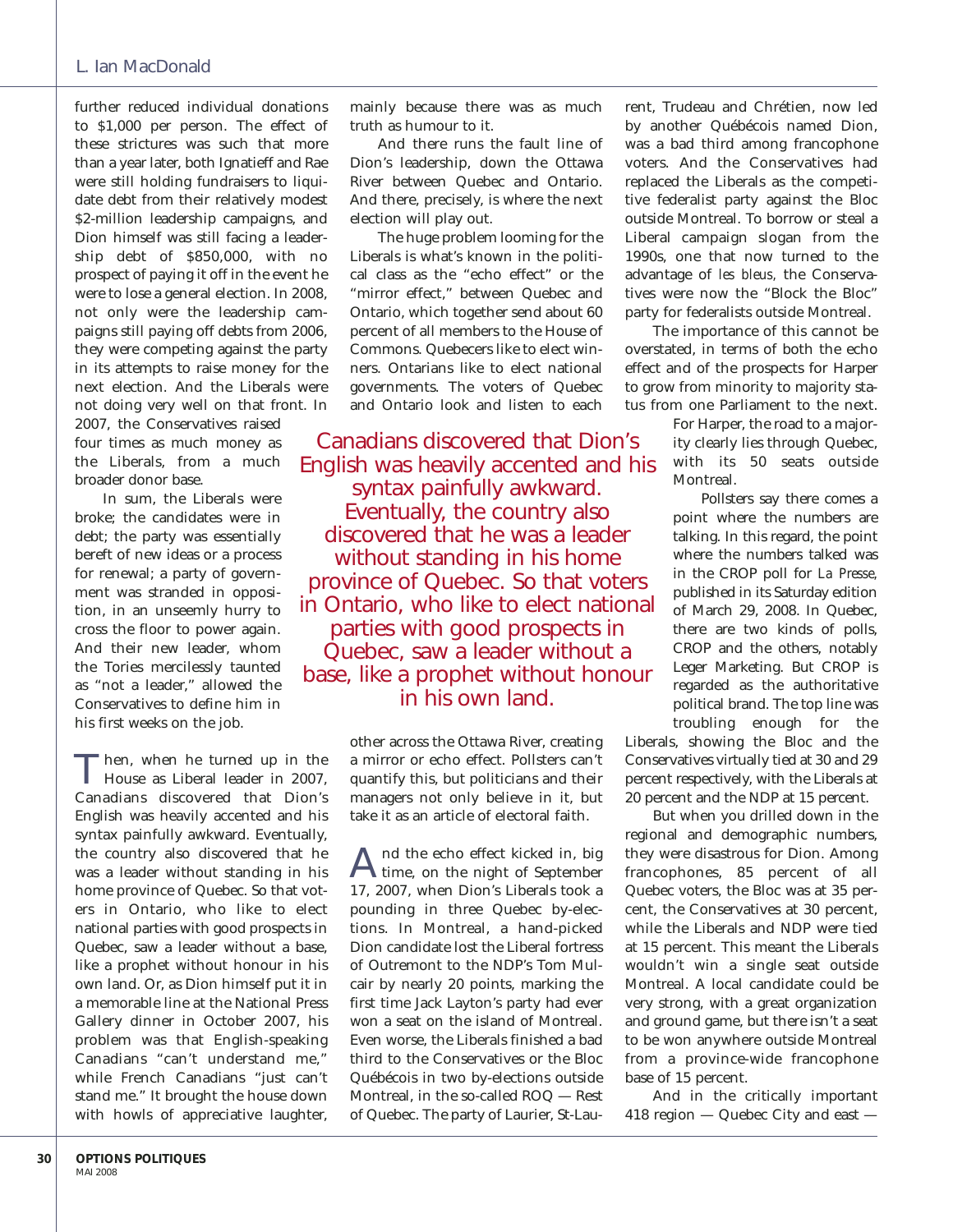# possibilities

## **VISION FOR CUTTING-EDGE INNOVATION AND TOMORROW'S REALITY**

Throughout history, amazing opportunities have sprung from seemingly insurmountable challenges. In Canada, there has been talk for quite some time from academics that Canada's productivity performance has not been strong enough to help us close the income gap with leading countries. There are arguments that Canada's economic competitiveness is weakening, innovation is lagging and our education system is not stimulating enough students to complete post-graduate degrees especially in science and technical disciplines, which underpin innovation.

But for Anne Golden, President and CEO of The Conference Board of Canada, these discussions contain a silver lining - one that holds great opportunities for those who are willing to invest in a new vision for Canadian prosperity.

"The challenge facing business leaders, academics and governments is to encourage young Canadians to seize the opportunities available to them and, more importantly, to do everything we can to help them succeed," says Golden. "We must do this not only for the benefit of our children, but in order to ensure that our envied Canadian standard of living is both protected and enhanced."

Young Canadians have an unprecedented opportunity to contribute to this country's economic prosperity. The recent boom in the oil and gas and resource sectors aside, the long-term foundations of the Canadian economy are shifting from resources and manufacturing industries towards knowledge-based, highly skilled job sectors.

According to The Conference Board of Canada's study, Securing Our Future: Components of a Comprehensive IT Workforce Development Strategy, almost 90,000 IT jobs will need to be filled in the Canadian economy in the next three to five years. This is a remarkable opportunity for young Canadians looking for a dynamic career path, as well as those who are interested in retraining.

To help energize young people about jobs in the computer science and IT sectors, Microsoft founder and Chairman Bill Gates regularly visits North American University campuses to drum up excitement about the innovations and career opportunities in these fields. He visited the University of Waterloo in February to demonstrate cutting-edge tomorrow's reality.

However, it will take more than just recruiting more students into these programs. The opportunities are so vast and the need for qualified people is so strong that Canada has to look beyond training our sons and daughters if we are to succeed. To truly reap the rewards of the knowledge economy we need to find ways to attract highly skilled foreign workers to Canada.



The knowledge economy is made up of well educated, highly trained and very mobile people. There are more jobs than people to fill them, so this sought-after group is flexing its muscles by taking its pick of destinations and demanding more of potential employers. Canada is now competing against countries with well-developed IT sectors, like the United States and Ireland, as well as emerging powerhouses like India, China, Brazil and Russia.

Success means that Canada has to keep the graduates we produce and attract highly sought-after graduates from other countries. Fortunately, we're in a strong position to realize opportunity from this challenge.

Groundbreaking work by Richard Florida, Professor of Business and Creativity at the Rotman School of Management at the University of Toronto (and himself a recent immigrant to Canada), shows that many of the things we value about Canada - our multicultural cities, our great outdoors, our quality of life and our accepting society - are exactly what these young workers, whether Canadian or foreign, are seeking when they decide where they'll start their careers.

Canada is becoming, more and more, a beacon to attract this talent.

This was central to Microsoft's decision to locate the Microsoft Canada Development Centre in Richmond, British Columbia in late 2007. The MCDC, as it is known, is now home to more than 200 young software developers from Canada and around the world. In order to remain innovative and attract the best and brightest, Microsoft is becoming a progressive, leading-edge company where people will be proud to work. Microsoft understands that an important part of this equation is locating in places like the Greater Vancouver Area because it will attract the best Canadian and foreign workers.

Canada once again is a land of opportunity. For young, well-educated, tech-savvy workers our country provides nearly limitless potential. Our challenge is to provide the right environment to ensure that all young people have the support and encouragement they need to reap the benefits.

C 2008 Microsoft Corporation. All rights reserved. Microsoft is either a registered trademark or trademark of Microsoft Corporation in the United States and/or other countries.

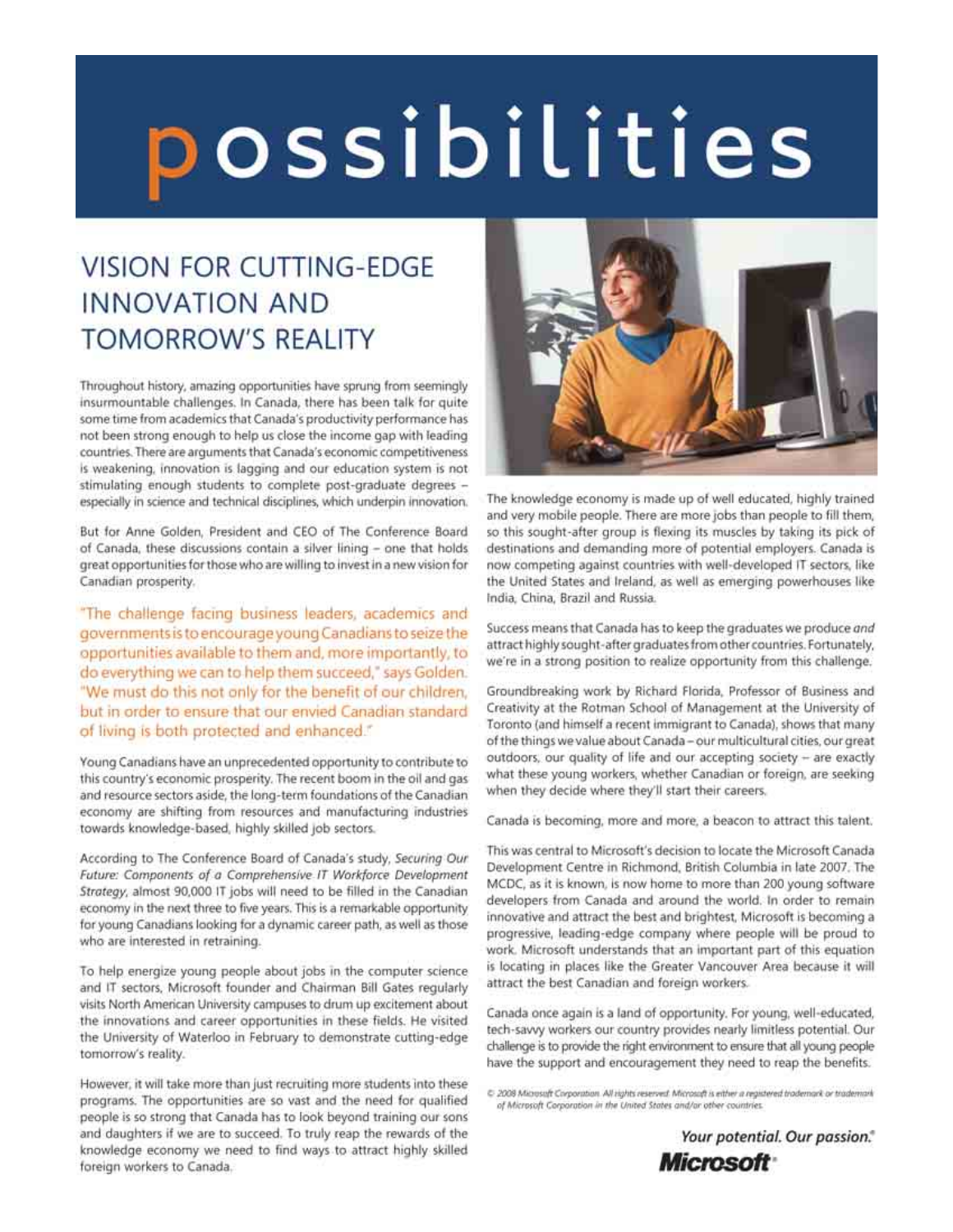### L. Ian MacDonald

the CROP poll was even worse for the Liberals, showing them in fourth place at 14 percent, behind even the NDP at 17 percent, while the Conservatives were poised for a regional sweep at 41 percent, with the Bloc at 25 percent.

Quebec is Dion's home province, and Quebec City is his hometown, no one was afraid of him. "I'm the leader," Dion declared, "and I don't went people to be undisciplined." It is impossible to imagine Pierre Trudeau or Jean Chrétien ever reduced to making such a plaintive statement to his party members in his home province of Quebec. After the meeting, many

Beginning with the Throne Speech last fall, Dion has time and again threatened to defeat the government, only to fold his hand. Time and again, he has been outmanœuvred by Stephen Harper on both tactics and strategy. While Dion was playing checkers, Harper was playing chess.

where he was born, was raised and attended university at Laval. Pollster Nik Nanos looks at such numbers and says: "Quebecers, who know the leader best, don't like him."

Even in their bastion of Montreal, the Liberals saw disquieting numbers in the CROP poll — leading on the island at 32 percent, with the Bloc at 25 percent, and the Conservatives coming into the city at 21 percent. If they could gain another couple of points in a subsequent CROP poll, the Conservatives might prove to be competitive in a couple of West Island seats, Lac St-Louis and Pierrefonds-Dollard, held by the party in the days of Brian Mulroney.

T he echo effect is what worries Liberals the most. "The worst part," says one leading Liberal senator from Quebec, "is the word of it getting out." It's out, all right. The CROP poll had significant resonance in Ontario, where Liberals were reminded of the extent of Dion's problems in his home province. The CROP poll followed an extraordinary meeting of the Liberal Party's executive in Quebec after several senior Liberals openly criticized the leader's performance, and offered a gloomy assessment of the party's prospects in Quebec. None of Dion's outspoken critics even bothered to couch their comments anonymously or on background. All of them went on the record, essentially a declaration that members came away shaking their heads that the leader was completely disconnected from the reality of the party's prospects in Quebec. But the gloom was unmistakable. One Quebec senator told a top member of the national campaign committee from Ontario: "If we're going into an election, you can't count on us in Quebec for more than 12 seats." Jean Lapierre, the party's Quebec lieutenant under Paul Martin and now a radio and television commentator, said, "I never thought things could be worse than they were during the sponsorship scandal, but this is the worst I've ever seen."

Dismissing reports the party was having difficulty recruiting Quebec candidates for the next election, Dion and his Quebec lieutenant, Céline Hervieux-Payette, declared at the end of the meeting that they had 50 out of 75 candidates confirmed. They wouldn't give names, but *La Presse* columnist Vincent Marissal later obtained a list of only 32 names obtained from party sources. When he called the Liberal Party for comment, it went to court to obtain a late-night injunction against publishing the list. When it turned out in court the next day that the list wasn't Hervieux-Payette's own top secret list of candidates, the Liberals hastily withdrew their request for an injunction. At this point, the entire political class was doubled over in laughter, and furious

Liberals from across the country, as well as Quebec, were demanding Hervieux-Payettte's head on the gates of Parliament Hill.

But even if Dion were to dump Hervieux-Payette as Quebec lieutenant, senior party insiders say that wouldn't change the fundamentals.

> "He's got to mobilize the party around something," said one Liberal senator from Quebec. "He needs a mobilizing event."

> A major part of Dion's dilemma is the lack of a coherent policy agenda,

and the obvious inconsistency of denouncing the Conservatives in the House, and then not showing up to vote against them.

In the absence of a plan endorsed by a policy convention, Dion has made a series of one-off announcements. One day it could be corporate tax cuts. The next, green mortgages for the environment, before musing about a national carbon tax in April, an idea first put forward by Ignatieff in the leadership race. Then, he endorsed a Liberal private member's bill on registered education savings plans, which passed the House, only to fold when the Conservatives put in a poison pill tying it to the budget implementation bill. Beginning with the Throne Speech last fall, Dion has time and again threatened to defeat the government, only to fold his hand. Time and again, he has been outmanœuvred by Stephen Harper on both tactics and strategy. While Dion was playing checkers, Harper was playing chess.

T he House of Commons is a the-atre best appreciated from the galleries, for the off-camera body language as well as the repartee and derisory comments never recorded in Hansard.

Before Question Period every day at 2:15, the House sets aside 15 minutes for statements by members, normally to note the achievements in their ridings, such as Roberval as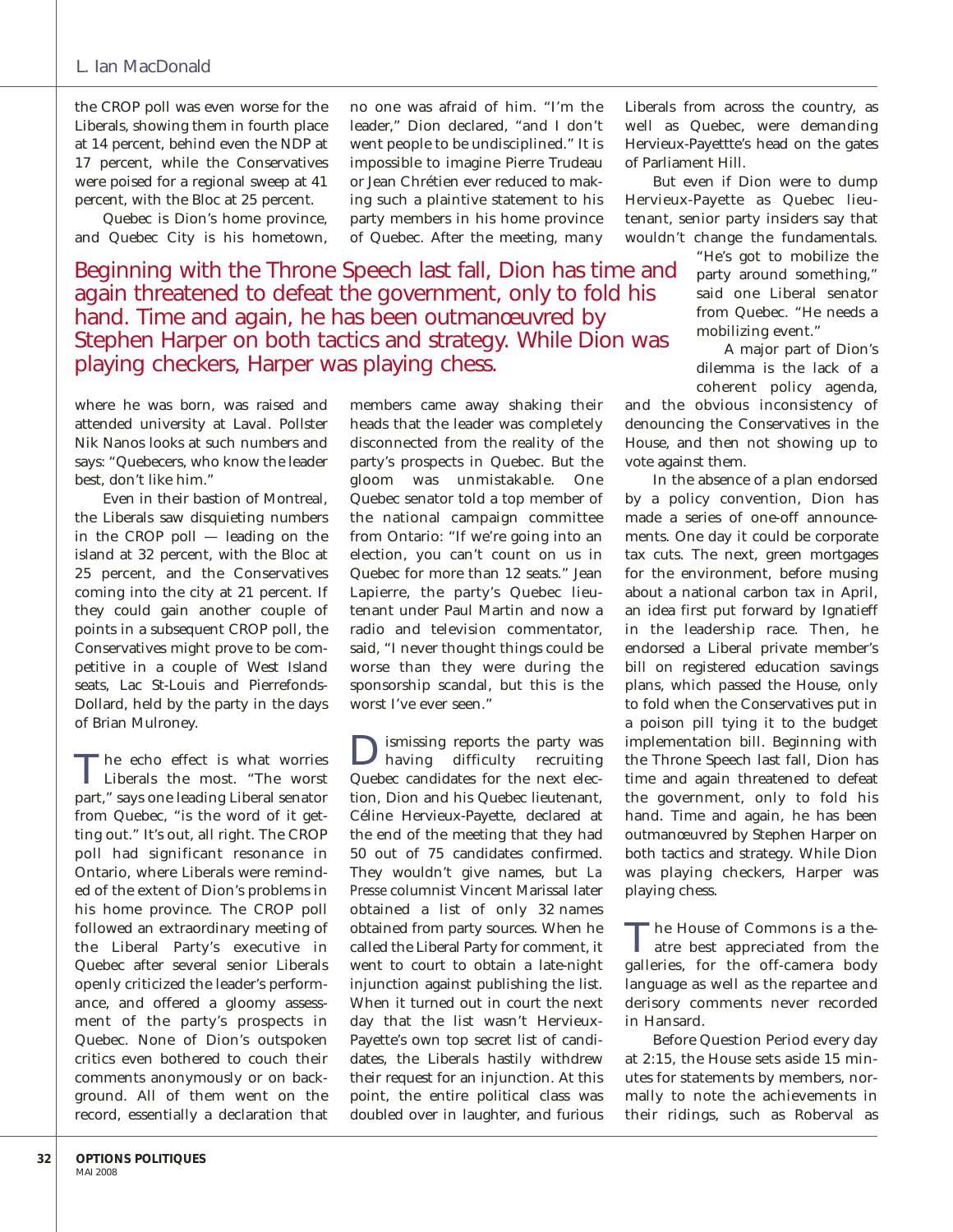

The Gazette, Montreal

**Liberal Leader Stéphane Dion with his Quebec lieutenant, Céline Hervieux-Payette, after a meeting of the party's Quebec executive at the end of March. "I am the leader," Dion declared, "and I don't want people to be undisciplined."**

Hockeyville, or to mark events such as National Wildlife Week or the 90<sup>th</sup> anniversary of Vimy Ridge. Occasionally, members from all sides use their allotted 60 seconds for a purely partisan purpose, as Conservative MP Jeff Watson did on April 9 in suggesting Dion's closest adviser was his dog, Kyoto.

"Kyoto says, 'down boy,' and the Liberal leader responds by driving his poll numbers in Quebec way down," Watson said. "Kyoto says 'sit' and the Liberal leader responds by having his caucus sit vote after vote. When Kyoto says 'roll over,' the Liberal leader obliges on every significant matter of policy and confidence in our government. However, the Liberal so-called leader is saving Kyoto's best advice for last. In the next election, which Liberals now pretend they will call in the dog days of summer, their so-called leader will finally play dead."

Waiting to ask his lead question, Dion sat virtually expressionless throughout these cruel comments. But the Liberal benches, instead of erupting in outrage, sat mostly in silence throughout the indignity of it. It was a telling moment.

In Question Period that day, the newly arrived Bob Rae rose in his place to ask a question, arising from

the Olympic torch relay, on China and human rights in Tibet. "We have all sorts of different factions in the Conservative government," he began. He got no further, as he was interrupted by howls of laughter from the government benches, led by the Prime Minister pointing to the Liberal front bench. Even Rae had to smile. The next day, when Rae asked another question in his capacity as foreign affairs critic, it was taken by Deepak Obhrai, the parliamentary secretary to the absent foreign affairs minister. "I appreciate the response from the Prime Minister's stand-in," Rae resumed. To which Obhrai replied: "I